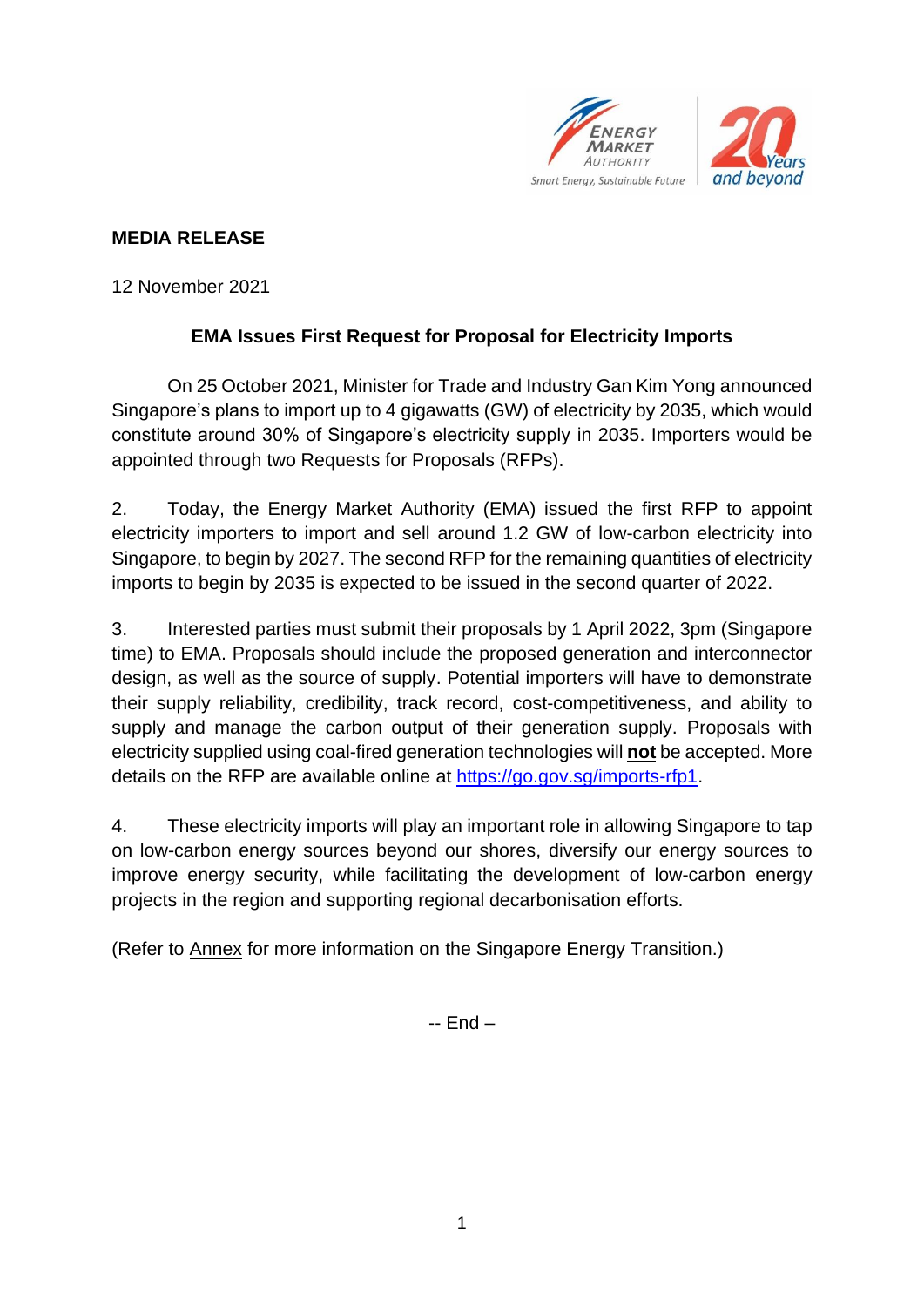#### **About the Energy Market Authority**

The Energy Market Authority (EMA) is a statutory board under the Singapore Ministry of Trade and Industry. Through our work, we seek to forge a progressive energy landscape for sustained growth. We aim to ensure a reliable and secure energy supply, promote effective competition in the energy market and develop a dynamic energy sector in Singapore. Visit [www.ema.gov.sg](http://www.ema.gov.sg/) for more information.

Instagram: [@EMA\\_Singapore](http://www.instagram.com/ema_singapore) | Facebook: [facebook.com/EnergyMarketAuthority](http://www.facebook.com/EnergyMarketAuthority) | Twitter: [@EMA\\_sg](http://www.twitter.com/ema_sg) | LinkedIn: [linkedin.com/company/energy-market-authority-ema-/](https://www.linkedin.com/company/energy-market-authority-ema-/)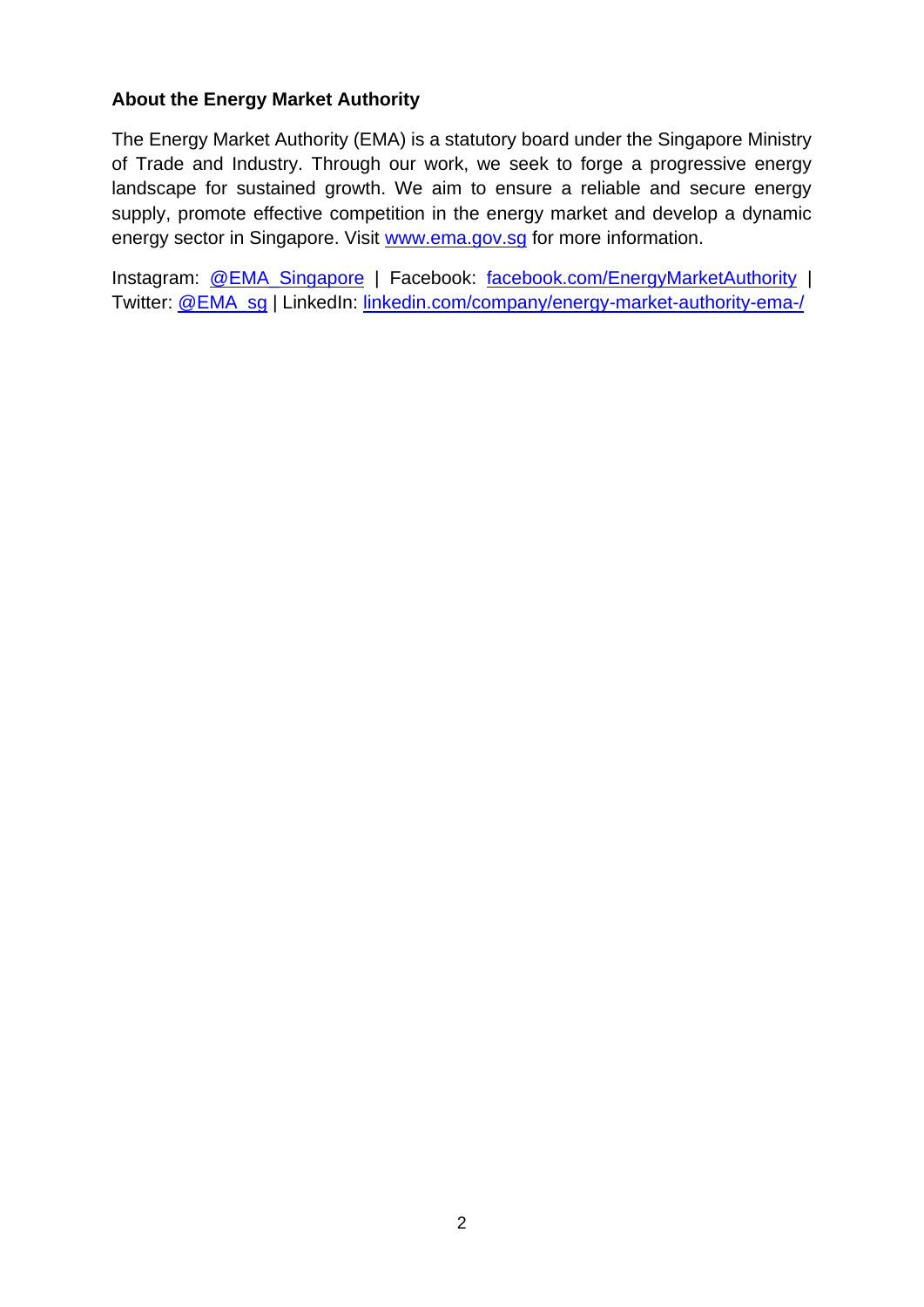# **FACTSHEET ON ADVANCING SINGAPORE'S ENERGY TRANSITION TOWARDS A MORE SUSTAINABLE FUTURE**

Climate change is a global existential threat and Singapore is doing its part to reduce emissions for a more sustainable future. Our Long-Term Low-Emissions Development Strategy (LEDS) aspires to halve emissions from its peak to 33 MtCO2e (metric tonnes of carbon dioxide equivalent) by 2050, with a view to achieving net zero as soon as viable in the second half of the century.

2 The power sector has a key part to play as it accounts for about 40% of Singapore's carbon emissions<sup>1</sup>. We need to significantly reduce the power sector's emissions, while ensuring that the power system remains secure, reliable and sustainable. Singapore is therefore harnessing four Switches – natural gas, solar, regional power grids and low-carbon alternatives – to transform its energy supply, while promoting energy efficiency to reduce demand.

## **Four Supply Switches for Power Sector Decarbonisation**

## **A. Natural Gas**

3 As Singapore transitions towards cleaner energy sources, reliable and sufficient energy sources are needed to ensure supply reliability. Natural gas will continue to be a dominant fuel for Singapore's electricity generation even as we scale up the other 3 Switches. EMA will continue to diversify our natural gas sources and work with the power generation companies to improve the efficiency of their power plants.

### **B. Solar**

4 Solar remains the most promising renewable energy source in the near term for Singapore. Today, over 500 megawatt-peak (MWp) of solar has been installed<sup>2</sup> and we are on track to achieving our solar panel deployment target of at least 2 gigawatt-peak (GWp) by 2030 (equivalent to powering 350,000 households a year). Conventional rooftop solar has been complemented with innovative ways of deploying solar photovoltaic systems on spaces such as water bodies, temporary vacant land or sheltered walkways, making Singapore one of the most solar dense cities in the world. To manage the intermittent nature of solar and ensure grid resilience, we are planning to deploy at least 200 megawatts (MW) of energy storage systems (ESS) beyond 2025.

<sup>1</sup> Source: National Climate Change [Secretariat](https://www.nccs.gov.sg/singapores-climate-action/singapore-emissions-profile/)

<sup>2</sup> Figure accurate as of Q2 [2021.](https://www.ema.gov.sg/statistic.aspx?sta_sid=20170711hc85chOLVvWp)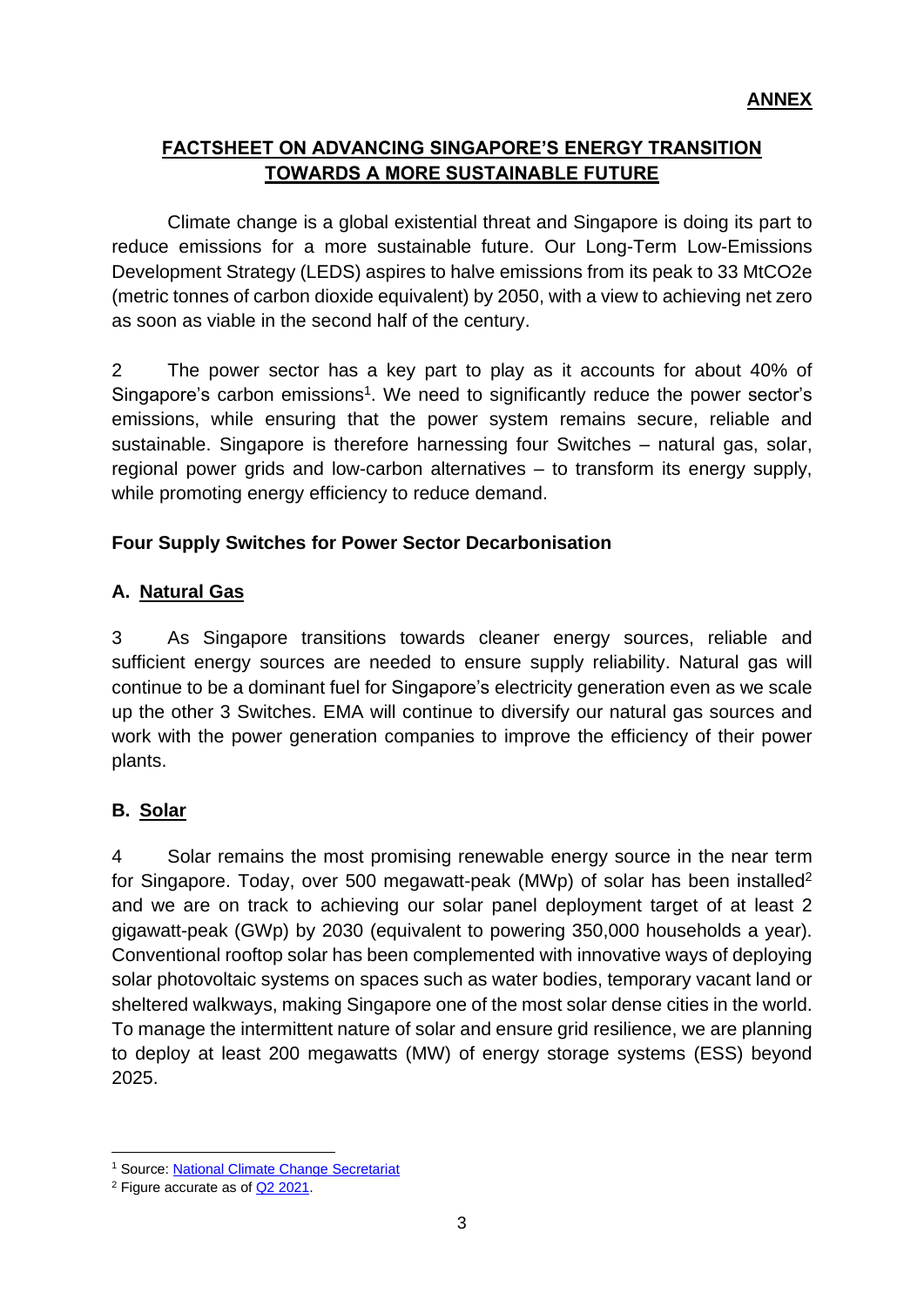5 Nonetheless, there are still limitations to the amount of solar energy that we can harness due to Singapore's limited land area. Even as we work towards achieving our 2030 solar target of 2GWp, it will constitute only around 3% of the country's total electricity demand in 2030.

# **C. Regional Power Grids**

6 To overcome our land constraints, Singapore is tapping on regional power grids to access cleaner energy sources beyond its borders. Regional power grids can help accelerate the development of renewable energy projects in the region, bringing economic growth and increasing access to renewable energy. Electricity imports will also help us to diversify our energy sources away from natural gas and improve our energy resilience.

7 Singapore is planning to import up to 4 gigawatts (GW) of low-carbon electricity by 2035, which is expected to make up around 30% of Singapore's electricity supply in 2035. This will be done through a competitive Request for Proposal (RFP) process. Steps will also be taken to maintain our energy security, such as diversifying our import sources and ensuring back-up supply is in place to mitigate supply disruptions.

8 To pave the way for these electricity imports, EMA has been working with various partners on electricity import trials. These trials will allow us to assess and refine the technical and regulatory frameworks for importing electricity. They include a trial to import 100MW of electricity from Peninsular Malaysia, as well as a pilot to import 100MW of solar-generated electricity from Pulau Bulan, Indonesia. Singapore is also a part of the Lao PDR-Thailand-Malaysia-Singapore Power Integration Project (LTMS-PIP), which facilitates cross-border power trade among the four countries.

# **D. Emerging Low-Carbon Technologies**

9 Singapore is exploring emerging low-carbon technologies such as hydrogen and carbon capture, utilisation and storage (CCUS) that can help reduce Singapore's carbon footprint in the longer term. While such technologies are nascent, EMA is taking active steps including investing in R&D through the Low-Carbon Energy Research (LCER) Funding Initiative to improve the technical and economic viability of implementing low-carbon technologies such as hydrogen and CCUS.

10 Advances in geothermal technology have also opened up the opportunity for us to consider the prospect of tapping on this energy source for power generation. For instance, EMA is working closely with Nanyang Technological University, and various ministries and agencies including the Ministry of Trade and Industry and the National Climate Change Secretariat to conduct studies to determine the geothermal resource potential in Singapore.